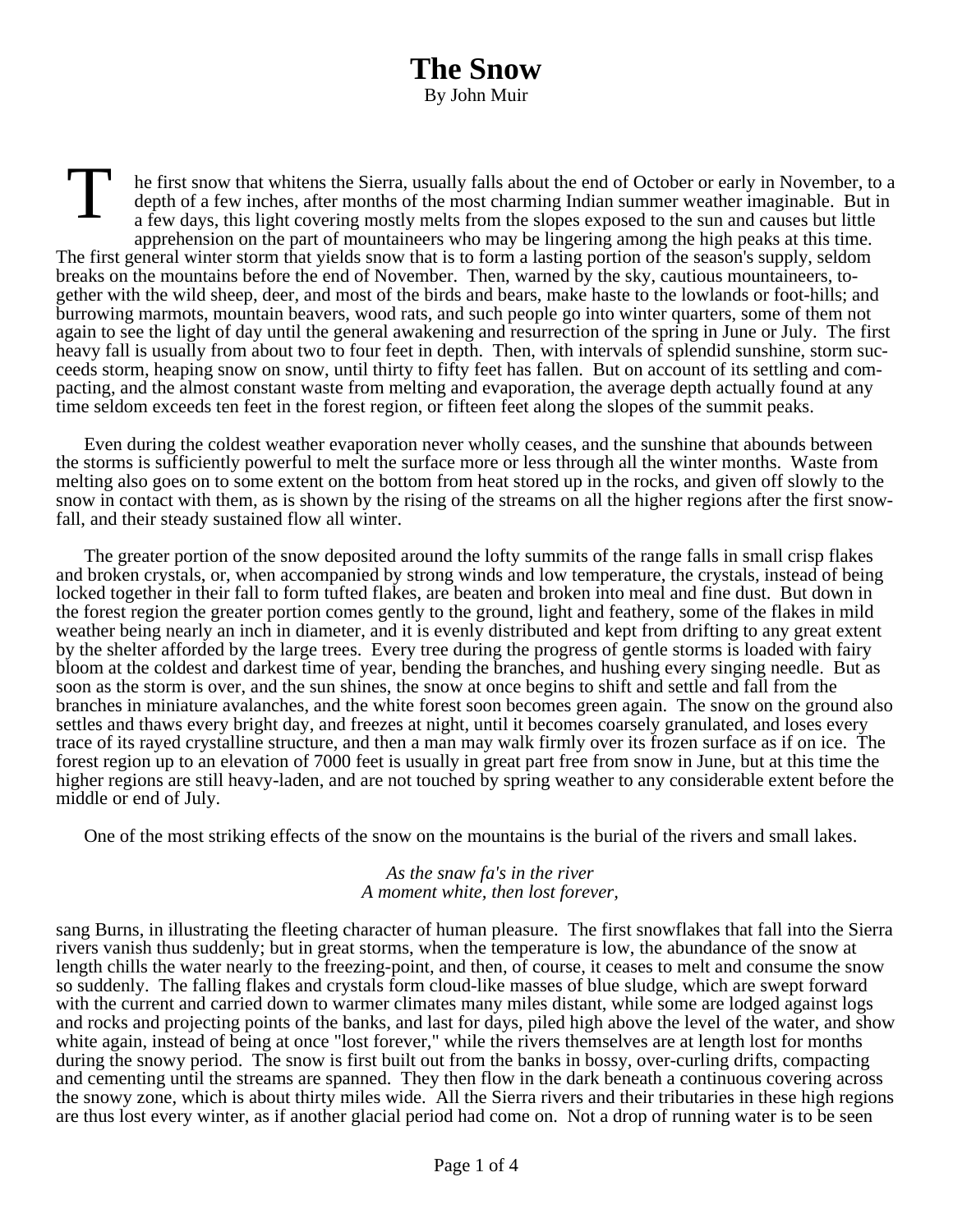excepting at a few points where large falls occur, though the rush and rumble of the heavier currents may still be heard. Toward spring, when the weather is warm during the day and frosty at night, repeated thawing and freezing and new layers of snow render the bridging-masses dense and firm, so that one may safely walk across the streams, or even lead a horse across them without danger of falling through. In June the thinnest parts of the winter ceiling, and those most exposed to sunshine, begin to give way, forming dark, rugged-edged, pit-like sinks, at the bottom of which the rushing water may be seen. At the end of June only here and there may the mountaineer find a secure snow-bridge. The most lasting of the winter bridges, thawing from below as well as from above, because of warm currents of air passing through the tunnels, are strikingly arched and sculptured; and by the occasional freezing of the oozing, dripping water of the ceiling they become brightly and picturesquely icy. In some of the reaches, where there is a free margin, we may walk through them. Small skylights appearing here and there, these tunnels are not very dark. The roaring river fills all the arching way with impressively loud reverberating music, which is sweetened at times by the ouzel, a bird that is not afraid to go wherever a stream may go, and to sing wherever a stream sings.

All the small alpine pools and lakelets are in like manner obliterated from the winter landscapes, either by being first frozen and then covered by snow, or by being filled in by avalanches. The first avalanche of the season shot into a lake basin may perhaps find the surface frozen. Then there is a grand crashing of breaking ice and dashing of waves mingled with the low, deep booming of the avalanche. Detached masses of the invading snow, mixed with fragments of ice, drift about in sludgy, island-like heaps, while the main body of it forms a talus with its base wholly or in part resting on the bottom of the basin, as controlled by its depth and the size of the avalanche. The next avalanche, of course, encroaches still farther, and so on with each in succession until the entire basin may be filled and its water sponged up or displaced. This huge mass of sludge, more or less mixed with sand, stones, and perhaps timber, is frozen to a considerable depth, and much sun-heat is required to thaw it. Some of these unfortunate lakelets are not clear of ice and snow until near the end of summer. Others are never quite free, opening only on the side opposite the entrance of the avalanches. Some show only a narrow crescent of water lying between the shore and sheer bluffs of icy compacted snow, masses of which breaking off float in front like ice-bergs in a miniature Arctic Ocean, while the avalanche heaps leaning back against the mountains look like small glaciers. The frontal cliffs are in some instances quite picturesque, and with the berg-dotted waters in front of them lighted with sunshine are exceedingly beautiful. It often happens that while one side of a lake basin is hopelessly snow-buried and frozen, the other, enjoying sunshine, is adorned with beautiful flower-gardens. Some of the smaller lakes are extinguished in an instant by a heavy avalanche either of rocks or snow. The rolling, sliding, ponderous mass entering on one side sweeps across the bottom and up the opposite side, displacing the water and even scraping the basin clean, and shoving the accumulated rocks and sediments up the farther bank and taking full possession. The dislodged water is in part absorbed, but most of it is sent around the front of the avalanche and down the channel of the outlet, roaring and hurrying as if frightened and glad to escape.

## *Snow-Banners*

The most magnificent storm phenomenon I ever saw, surpassing in showy grandeur the most imposing effects of clouds, floods, or avalanches, was the peaks of the High Sierra, back of Yosemite Valley, decorated with snow-banners. Many of the starry snow-flowers, out of which these banners are made, fall before they are ripe, while most of those that do attain perfect development as six-rayed crystals glint and chafe against one another in their fall through the frosty air, and are broken into fragments. This dry fragmentary snow is still further prepared for the formation of banners by the action of the wind. For, instead of finding rest at once, like the snow which falls into the tranquil depths of the forests, it is rolled over and over, beaten against rock-ridges, and swirled in pits and hollows, like boulders, pebbles, and sand in the pot-holes of a river, until finally the delicate angles of the crystals are worn off, and the whole mass is reduced to dust. And whenever storm-winds find this prepared snow-dust in a loose condition on exposed slopes, where there is a free upward sweep to leeward, it is tossed back into the sky, and borne onward from peak to peak in the form of banners or cloudy drifts, according to the velocity of the wind and the conformation of the slopes up or around which it is driven. While thus flying through the air, a small portion makes good its escape, and remains in the sky as vapor. But far the greater part, after being driven into the sky again and again, is at length locked fast in bossy drifts, or in the wombs of glaciers, some of it to remain silent and rigid for centuries before it is finally melted and sent singing down the mountainsides to the sea.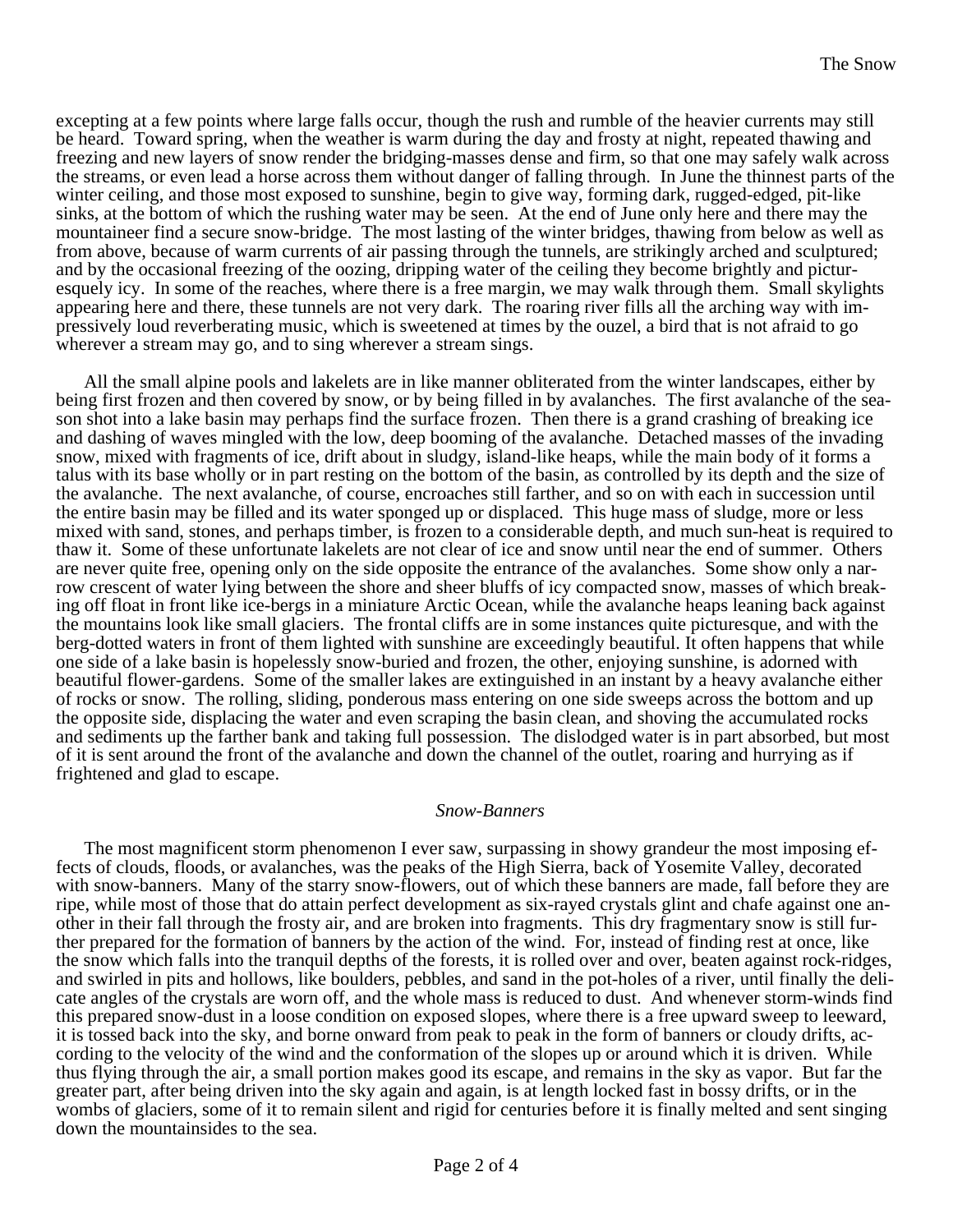Yet, notwithstanding the abundance of winter snow-dust in the mountains, and the frequency of high winds, and the length of time the dust remains loose and exposed to their action, the occurrence of well-formed banners is, for causes we shall hereafter note, comparatively rare. I have seen only one display of this kind that seemed in every way perfect. This was in the winter of 1873, when the snow-laden summits were swept by a wild "norther." I happened at the time to be wintering in Yosemite Valley, that sublime Sierra temple where every day one may see the grandest sights. Yet even here the wild gala-day of the north wind seemed surpassingly glorious. I was awakened in the morning by the rocking of my cabin and the beating of pine-burs on the roof. Detached torrents and avalanches from the main wind-flood overhead were rushing wildly down the narrow side cañons, and over the precipitous walls, with loud resounding roar, rousing the pines to enthusiastic action, and making the whole valley vibrate as though it were an instrument being played.

But afar on the lofty exposed peaks of the range standing so high in the sky, the storm was expressing itself in still grander characters, which I was soon to see in all their glory. I had long been anxious to study some points in the structure of the ice-cone that is formed every winter at the foot of the upper Yosemite fall, but the blinding spray by which it is invested had hitherto prevented me from making a sufficiently near approach. This morning the entire body of the fall was torn into gauzy shreds, and blown horizontally along the face of the cliff, leaving the cone dry; and while making my way to the top of an overlooking ledge to seize so favorable an opportunity to examine the interior of the cone, the peaks of the Merced group came in sight over the shoulder of the South Dome, each waving a resplendent banner against the blue sky, as regular in form, and as firm in texture, as if woven of fine silk. So rare and splendid a phenomenon, of course, overbore all other considerations, and I at once let the ice-cone go, and began to force my way out of the valley to some dome or ridge sufficiently lofty to command a general view of the main summits, feeling assured that I should find them bannered still more gloriously; nor was I in the least disappointed. Indian Cañon, through which I climbed, was choked with snow that had been shot down in avalanches from the high cliffs on either side, rendering the ascent difficult; but inspired by the roaring storm, the tedious wallowing brought no fatigue, and in four hours I gained the top of a ridge above the valley, 8000 feet high. And there in bold relief, like a clear painting, appeared a most imposing scene. Innumerable peaks, black and sharp, rose grandly into the dark blue sky, their bases set in solid white, their sides streaked and splashed with snow, like ocean rocks with foam; and from every summit, all free and unconfused, was streaming a beautiful silky silvery banner, from half a mile in length, slender at the point of attachment, then widening gradually as it extended from the peak until it was about 1000 or 1500 feet in breadth, as near as I could estimate. The cluster of peaks called the "Crown of the Sierra," at the head of the Merced and Tuolumne rivers,--Mounts Dana, Gibbs, Connes, Lyell, Maclure, Ritter, with their nameless compeers,--each had its own refulgent banner, waving with a clearly visible motion in the sunglow, and there was not a single cloud in the sky to mar their simple grandeur. Fancy yourself standing on this Yosemite ridge looking eastward. You notice a strange garish glitter in the air. The gale drives wildly overhead with a fierce, tempestuous roar, but its violence is not felt, for you are looking through a sheltered opening in the woods as through a window. There, in the immediate foreground of your picture, rises a majestic forest of Silver Fir blooming in eternal freshness, the foliage yellow-green, and the snow beneath the trees strewn with their beautiful plumes, plucked off by the wind. Beyond, and extending over all the middle ground, are somber swaths of pine, interrupted by huge swelling ridges and domes; and just beyond the dark forest you see the monarchs of the High Sierra waving their magnificent banners. They are twenty miles away, but you would not wish them nearer, for every feature is distinct, and the whole glorious show is seen in its right proportions. After this general view, mark how sharply the dark snowless ribs and buttresses and summits of the peaks are defined, excepting the portions veiled by the banners, and how delicately their sides are streaked with snow, where it has come to rest in narrow flutings and gorges. Mark, too, how grandly the banners wave as the wind is deflected against their sides, and how trimly each is attached to the very summit of its peak, like a streamer at a masthead; how smooth and silky they are in texture, and how finely their fading fringes are penciled on the azure sky. See how dense and opaque they are at the point of attachment, and how filmy and translucent toward the end, so that the peaks back of them are seen dimly, as though you were looking through ground glass. Yet again observe how some of the longest, belonging to the loftiest summits, stream perfectly free all the way across intervening notches and passes from peak to peak, while others overlap and partly hide each other. And consider how keenly every particle of this wondrous cloth of snow is flashing out jets of light. These are the main features of the beautiful and terrible picture as seen from the forest window; and it would